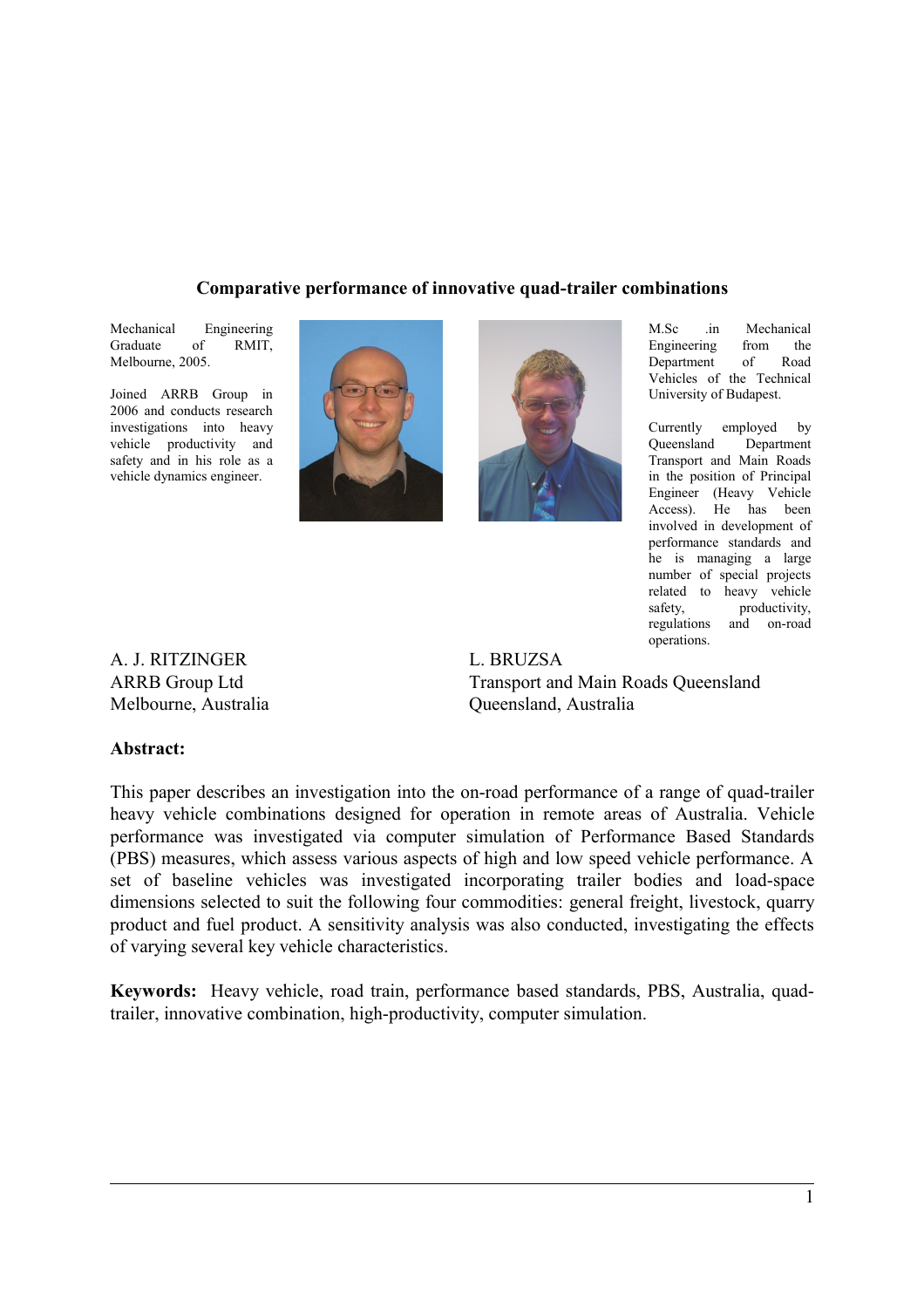## **1. Introduction**

Large multi-combination vehicles such as road trains operate across remote areas of Australia. These vehicle combinations, which generally comprise a prime move hauling two or three trailers provide safe, efficient and reliable road transport in the Australian outback. In recent years there has been a steady increase in the use of these combinations, which is borne out of the requirement for local operators to meet the demands of Australia's growing road freight task.

Driven by the need for further efficiency and productivity gains, transport operators have sought to develop innovative combinations based around the existing road trains. These innovative vehicles comprise combinations of 'A' and 'B' coupled trailer units for which little operational experience exists. These include AAB-quad, BAA-quad, BAB-quad and ABBquad combinations.

Presently, access for innovative vehicles is granted by local State road authorities. Regulators in Queensland and the Northern Territory have taken a similar approach in the assessment of innovative combinations, ensuring the on-road dynamic performance of these vehicles meets or exceeds that of a range of existing road train designs. In these assessments, vehicle dynamic performance is evaluated by computer simulation using Performance Based Standards (PBS) measures (National Transport Commission, 2008), coupled with on-road testing and appraisal.

These assessment methods have illustrated that the PBS performance of the innovative vehicles generally exceeds that achieved by conventional road trains (A-doubles and Atriples), and this has resulted in the approval of an increasing number of high productivity multi-combination vehicles. In an effort to encourage industry adoption of better performing vehicles, detailed policies are required which outline the technical requirements and the conditions of their operation. However, such policy documents cannot be drafted until several key concerns are addressed, principally relating to the on-road dynamic performance and behaviour of the innovative vehicles.

To facilitate this, an understanding of the performance of a range of these vehicles is required. A large-scale assessment of multi-combination vehicles which seeks to investigate the difference in dynamic performance between varying vehicle configurations (AAB-quad, BAA-quad, etc.), freight commodity types, suspension types, and axle loading concessions has not previously been conducted. An analysis of the sensitivity of the dynamic performance of the vehicles to changes in vehicle geometry, loading or other characteristics is also required, to allow for the effects of these changes to be understood and managed.

ARRB Group Ltd (ARRB) was engaged by Queensland Transport and Main Roads (TMR) and the Northern Territory Department of Planning and Infrastructure (NTDPI) to complete performance assessments and a sensitivity analysis of a range of innovative combinations with varying payload types via computer simulation using a selection of the PBS assessment measures, to allow a broader understanding of the relationships between key vehicle characteristics, and on-road safety and performance.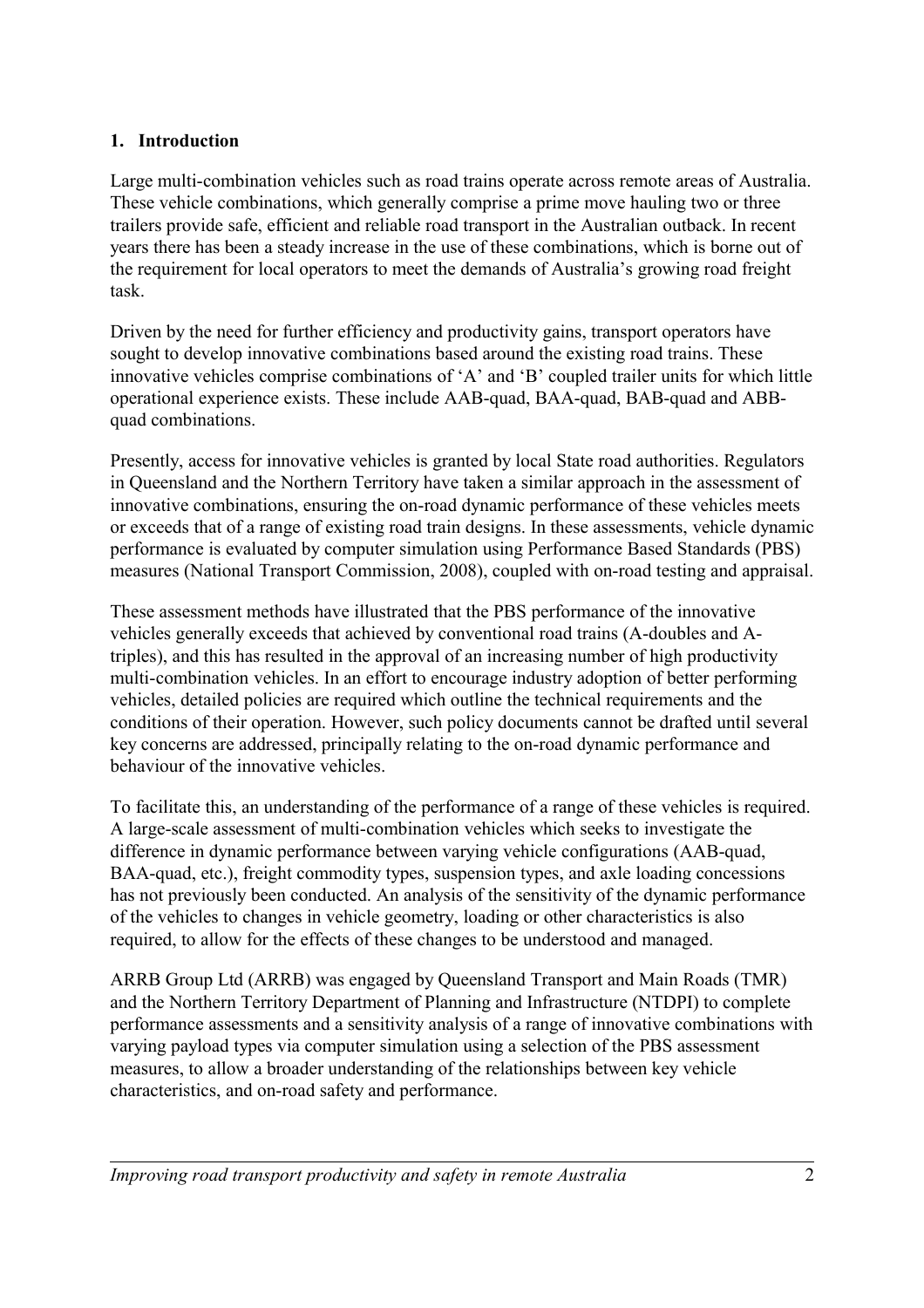#### **2. Assessment methods**

Vehicle performance was assessed using computer simulation. ARRB's vehicle simulation models are validated against numerous field test results and are considered to be a suitable representation of the vehicle. Simulations were conducted in accordance with the PBS assessment rules, focussing on the measures specifically designed to address the operational safety of the vehicle in on-road scenarios.

While the research project assessed vehicle performance in all applicable PBS measures, for brevity only some measures are presented and discussed here. These include:

- startability, gradeability, and acceleration capability
- tracking ability on a straight path (TASP)
- static rollover threshold (SRT)
- rearward amplification (RA)

The startability, gradeability and acceleration capability standards measure various aspects of the combined engine and driveline performance of the vehicle. The purpose of these standards is to ensure that the performance of the vehicle is sufficient to allow safe operation on grades which the vehicle is likely to encounter. Startability measures the steepest grade on which a vehicle can begin and maintain forward motion. Gradeability measures the maximum grade on which a vehicle can maintain a constant velocity, and also the maximum speed of the vehicle while ascending a 1% grade. Acceleration capability measures the time it takes for a vehicle to travel a distance of 100 meters, when starting from rest.

The primary purpose of the TASP performance standard is to minimise the safety risk associated with lane width and lateral clearance by ensuring that the vehicle remains within its traffic lane when travelling at highway speeds on straight roads with uneven surfaces (varying roughness and cross-slope). Lower TASP values indicate better vehicle performance, as they imply that vehicles require less lane width during travel.

The static rollover threshold (SRT) measure is used to assess the rollover stability of the vehicle. Rollover stability is arguably the most important performance measure for heavy vehicles because it has been strongly linked to rollover crashes. SRT is the level of lateral acceleration that a vehicle can sustain without rolling over during a turn, and is expressed as a fraction of the acceleration due to gravity in units of 'g'. High values of SRT imply better resistance to rollover.

Rearward Amplification (RA) describes the tendency for the trailing unit(s) of a heavy vehicle combination to experience higher levels of lateral acceleration than the hauling unit during a sudden obstacle avoidance manoeuvre. It is an important safety issue in rapid path-change manoeuvres as it can lead to rear trailer rollover. The ratio of peak lateral acceleration at the rear unit to that at the prime mover steer axle is the RA of the vehicle. Lower values of RA indicate better performance. A better-performing multi-combination will have low RA, as these vehicles will pose a reduced safety risk on the road, and reduce the driver's workload.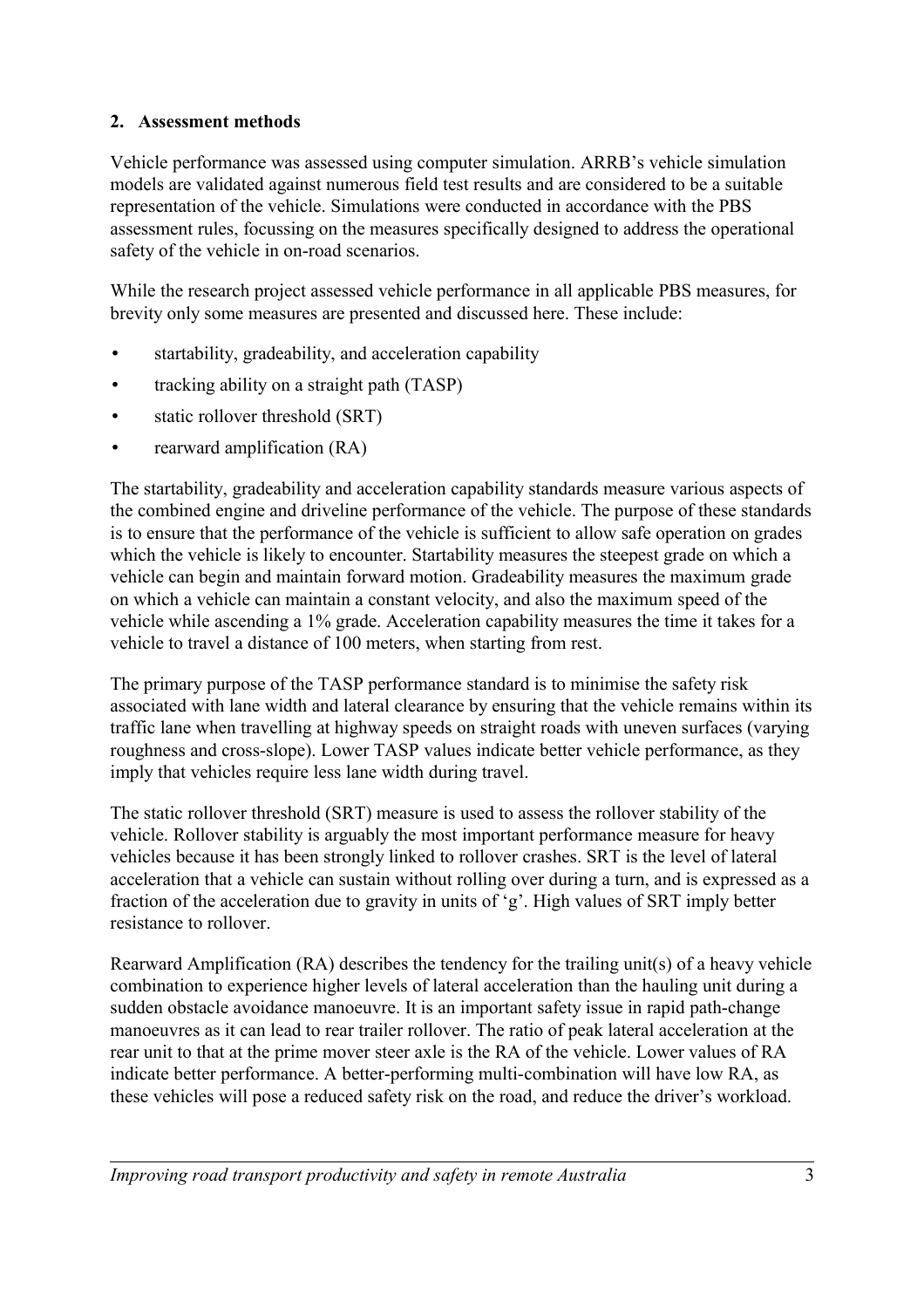#### **3. Subject vehicles**

.

The simulation program encompassed many varying combinations of vehicle configuration, freight commodity types, suspension types, and axle loading concessions. Four vehicle configurations were assessed as outlined below, and shown in [Figure 1.](#page-3-0)

- A-triple (triple road train) the existing regulation 'as-of-right' vehicle
- AAB-quad (double road train towing a B-double)
- BAB-quad (B-double towing a B-double)
- ABB-quad (semi trailer towing a B-triple).



#### <span id="page-3-0"></span>**Figure 1 – Examples of subject vehicles**

The vehicle configurations were assessed with two variations of prime mover (which varied engine capacity and wheelbase), and trailer bodies and load-space dimensions selected to suit four commodity types; general freight (container freight), livestock, quarry product, and fuel product (tanker).

All vehicles were assessed with axle loads complying with the maximum loads permitted under general mass limits (GML) and higher mass limits (HML) loading schemes. The livestock vehicles were also assessed with axle loads slightly above HML to reflect practical experience with this commodity type in on-road scenarios. Detail on each of these load schemes is summarised in [Table 1.](#page-4-0)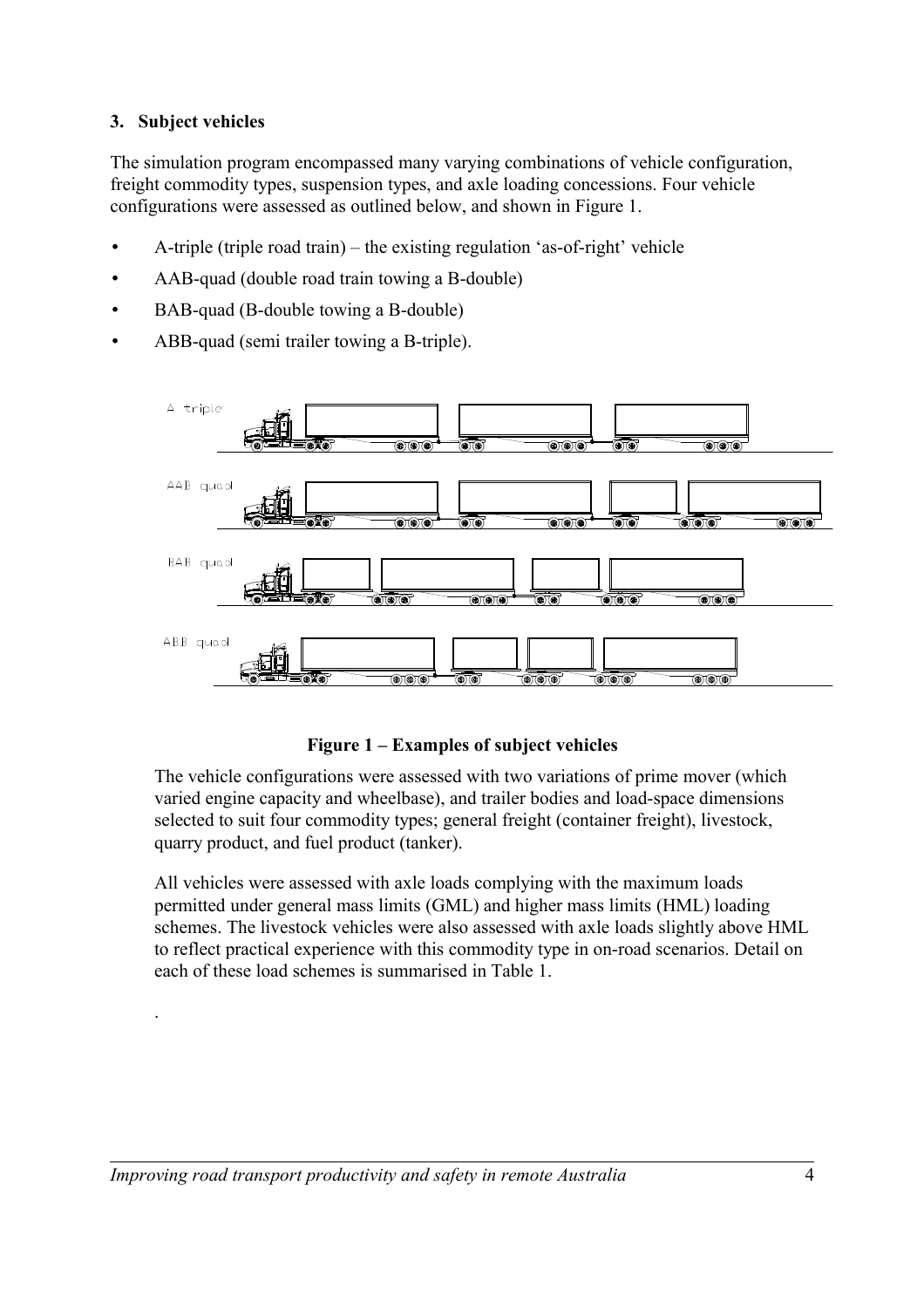| Axle group type and position    | GML(t) | HML(t) | Livestock (t) |
|---------------------------------|--------|--------|---------------|
| Prime mover steer axle (single) | 6.0    | 6.0    |               |
| Prime mover drive axle (tri)    | 16.5   | 17.0   | 18.5          |
| Trailer/dolly axle (tandem)     | 16.5   | 17.0   | 18.5          |
| Trailer/dolly axle (tri)        | 20.0   | 22.5   | 23.5          |

<span id="page-4-0"></span>**Table 1: Axle load limits for general and higher mass concessions**

All combinations were assessed with tandem drive prime movers, tandem axle dollies and triaxle trailers. Some combinations were also assessed with tri-drive prime movers and triaxle dollies. All vehicles were assessed with two generic suspension types: mechanical suspension on all axle groups, and air suspension on all axle groups, with the exception of the steer axle.

[Table 2](#page-4-1) summarises the combinations of axle group, loading concession and suspension type which were assessed for each vehicle configuration.

| Commodity       | <b>Prime mover</b><br>axle group | <b>Dolly axle</b><br>group | <b>Trailer</b><br>axle group | Load<br>scheme | <b>Suspension</b><br>type |
|-----------------|----------------------------------|----------------------------|------------------------------|----------------|---------------------------|
|                 | Tandem                           | Tandem                     | Tri                          | <b>GML</b>     | <b>Steel</b>              |
| Livestock       |                                  |                            |                              | <b>HML</b>     | Air                       |
|                 |                                  |                            |                              | Livestock      | <b>Steel</b>              |
|                 |                                  |                            |                              | Livestock      | Air                       |
| General         |                                  | Tandem                     |                              | <b>GML</b>     | <b>Steel</b>              |
|                 | Tandem                           |                            | Tri                          | <b>GML</b>     | Air                       |
| freight         |                                  |                            |                              | <b>HML</b>     | Air                       |
|                 | Tandem                           | Tandem                     | Tri                          | <b>GML</b>     | <b>Steel</b>              |
|                 |                                  |                            |                              | <b>GML</b>     | Air                       |
| Quarry          |                                  |                            |                              | <b>HML</b>     | Air                       |
| product         | Tri                              | Tri                        | Tri                          | <b>GML</b>     | <b>Steel</b>              |
|                 |                                  |                            |                              | <b>GML</b>     | Air                       |
|                 |                                  |                            |                              | <b>HML</b>     | Air                       |
| Fuel<br>product | Tandem                           | Tandem                     | Tri                          | <b>GML</b>     | <b>Steel</b>              |
|                 |                                  |                            |                              | <b>GML</b>     | Air                       |
|                 |                                  |                            |                              | <b>HML</b>     | Air                       |
|                 | Tri                              | Tri                        | Tri                          | <b>GML</b>     | <b>Steel</b>              |
|                 |                                  |                            |                              | <b>GML</b>     | Air                       |
|                 |                                  |                            |                              | <b>HML</b>     | Air                       |

<span id="page-4-1"></span>**Table 2: A-triple, BAB-quad, ABB-quad and AAB-quad assessment matrix**

Variations in axle loading and commodity type dramatically affected vehicle gross combination mass (GCM) and trailer centre of gravity (COG) height, which varied for each combination type as shown in [Table 3.](#page-5-0)

*Improving road transport productivity and safety in remote Australia* 5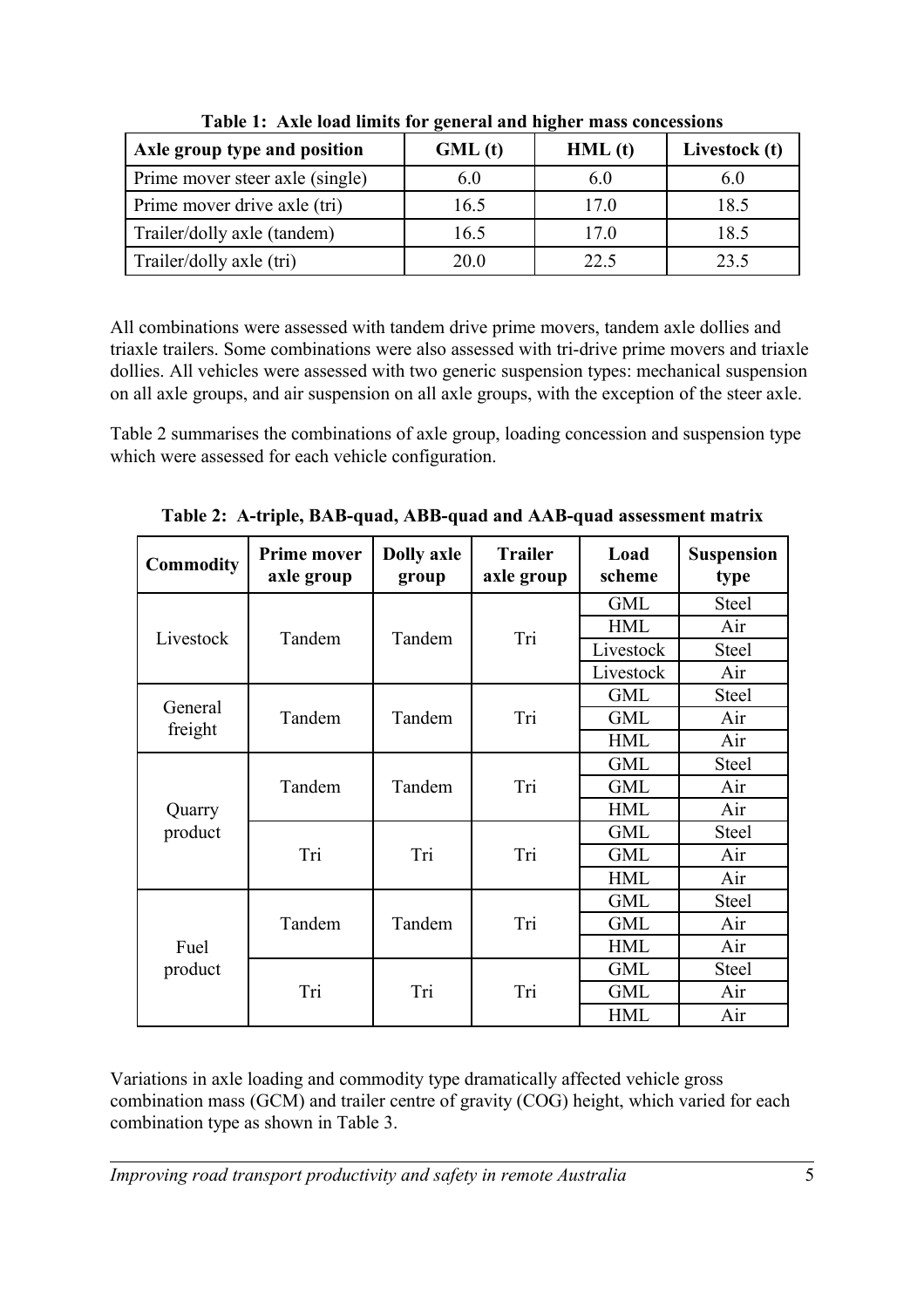| <b>Vehicle type</b>   | <b>GCM</b> mass<br>range $(t)$ | <b>Trailer COG height</b><br>range $(m)$ |  |
|-----------------------|--------------------------------|------------------------------------------|--|
| A-triple              | $115.5 - 141.0$                | $1.97 - 2.91$                            |  |
| BAB-quad and ABB-quad | $119.0 - 141.0$                | $1.90 - 2.78$                            |  |
| AAB-quad              | $135.5 - 158.0$                | $1.90 - 2.80$                            |  |

<span id="page-5-0"></span>**Table 3: Summary of GCM and COG height variations**

The specifications of critical components including suspension and tyre stiffness, trailer tare mass and engine power were conservatively selected from ARRB's experience to yield a 'worst-case' result for vehicle performance. This approach was taken as the purpose of the project was not to determine the performance levels of particular vehicle combinations, but to ascertain the effects of vehicle configuration and other key characteristics of the performance level achieved. It should be noted that the published performance results are expected to indicate a lower level of vehicle performance than would be expected in an on-road scenario.

# **4. Sensitivity Analysis**

A sensitivity analysis was carried out for all vehicles. The sensitivity analysis was completed via the independent application of each of the modifications listed below to the vehicle geometry. Each reference to vehicle geometry is depicted in [Figure 2.](#page-5-1)

- 10% higher trailer centre-of-gravity height
- 10% lower trailer centre-of-gravity height
- 5% shorter 'S' dimension for trailers and dollies
- 10% longer trailer coupling rear overhang.



<span id="page-5-1"></span>

Increasing the trailer centre of gravity height is expected to yield worse vehicle performance, primarily in the SRT measure. Similarly, decreasing the trailer centre of gravity height is expected to yield better performance in this measure. Decreasing the S-dimension for trailers and dollies, and increasing the coupling rear overhang for trailer are both expected to yield worse vehicle performance, primarily in the RA and TASP measures.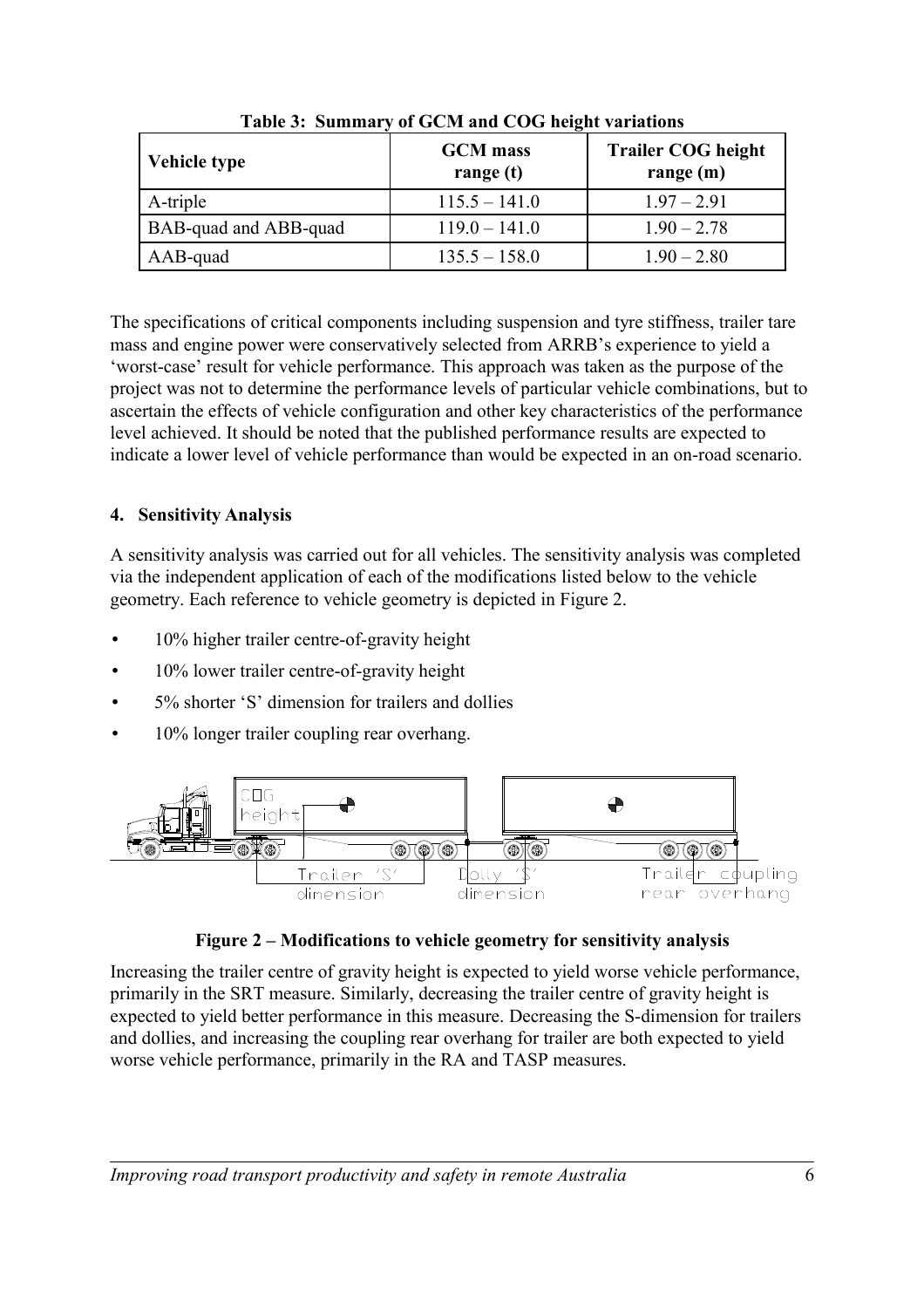## **5. Results**

Due to the size of the simulation program, a large volume of results was generated, however only a summary is presented here. The variation of these results for engine and driveline performance are summarised in [Table 4.](#page-6-1) Results which do not meet the PBS Level 4 requirement are highlighted in bold.

| Performance<br>measure     | <b>PBS Level 4</b><br>requirement | A-triple                   | <b>BAB/ABB</b><br>quad     | AAB-quad                     |
|----------------------------|-----------------------------------|----------------------------|----------------------------|------------------------------|
| Startability               | $> 5\%$                           | $9\% - 11\%$               | $9\% - 11\%$               | $8\% - 10\%$                 |
| Maximum grade              | $> 8\%$                           | $10\% - 12\%$              | $10\% - 12\%$              | $9\% - 10\%$                 |
| Speed on a 1%<br>grade     | $\geq 60$ km/h                    | $50.7$ km/h –<br>59.5 km/h | $50.7$ km/h –<br>59.5 km/h | 48.4 km/h $-$<br>$52.1$ km/h |
| Acceleration<br>capability | $\leq$ 29.0 sec                   | $23.8$ s $-24.5$ s         | $23.8$ s $-24.5$ s         | $22.9 s - 27.9 s$            |

<span id="page-6-1"></span>**Table 4: Summary of driveline results**

SRT results achieved by each combination and load condition are summarised in [Table 5.](#page-6-0) Results which do not meet the PBS Level 4 requirement of 0.35 g are highlighted in bold.

| <b>Axle</b><br>groups | Loading         | A-triple | <b>BAB-quad</b> | ABB-quad | AAB-quad |
|-----------------------|-----------------|----------|-----------------|----------|----------|
| Tandem                | Livestock       | 0.31     | 0.30            | 0.30     | 0.30     |
|                       | General freight | 0.34     | 0.34            | 0.34     | 0.33     |
|                       | Quarry product  | 0.46     | 0.48            | 0.48     | 0.46     |
|                       | Fuel            | 0.37     | 0.37            | 0.37     | 0.37     |
| Triaxle               | Quarry product  | 0.47     | 0.49            | 0.48     | 0.49     |
|                       | Fuel            | 0.39     | 0.39            | 0.38     | 0.38     |

<span id="page-6-0"></span>**Table 5: Summary of SRT results (g)**

TASP results achieved by each combination and load condition are summarised in [Table 6.](#page-7-0) Results which do not meet the PBS Level 4 requirement of less than 3.30 m are highlighted in bold.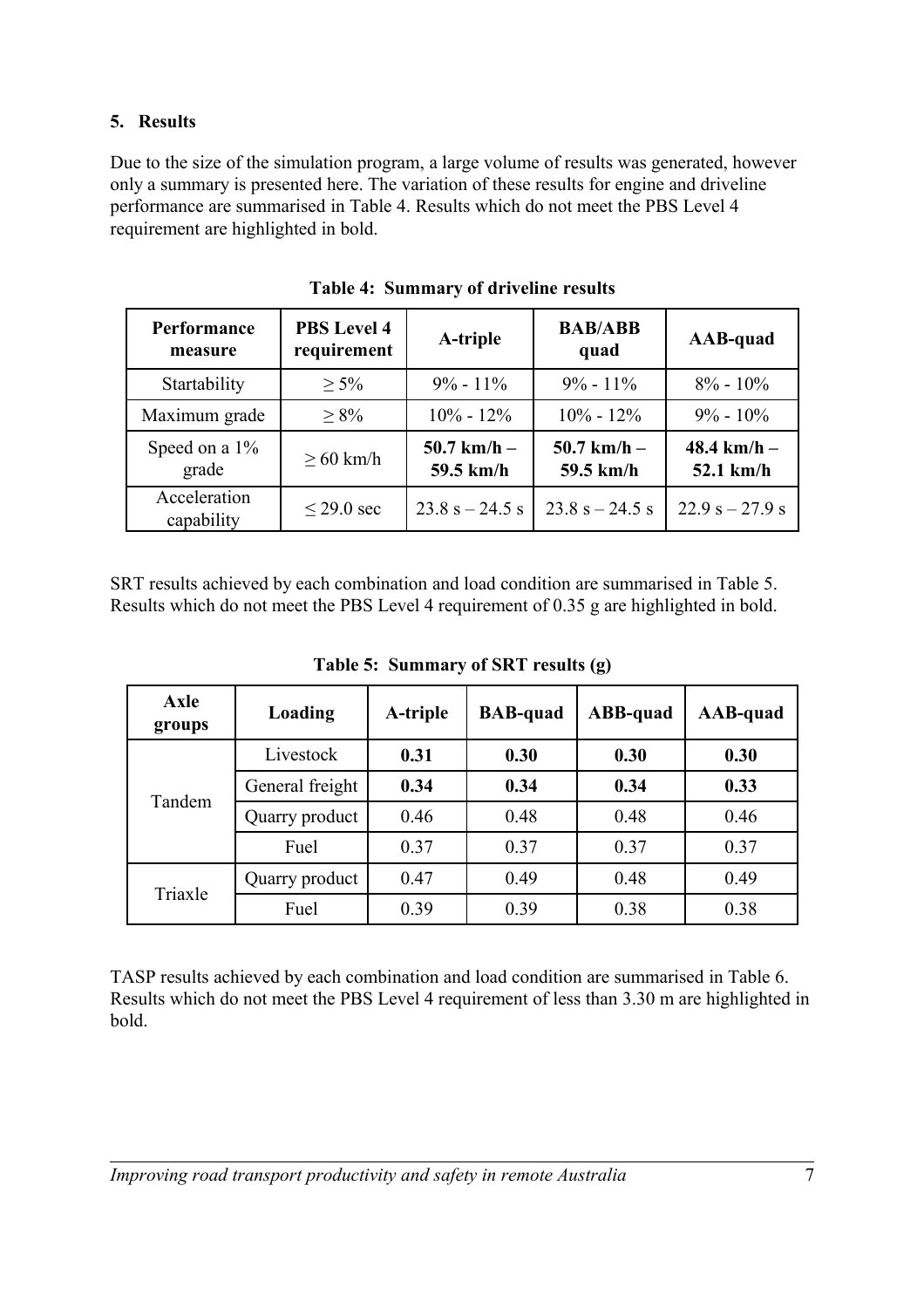| <b>Axle</b><br>groups | Loading            | A-triple | <b>BAB-quad</b> | ABB-quad | AAB-quad |
|-----------------------|--------------------|----------|-----------------|----------|----------|
| Tandem                | Livestock          | 3.31     | 3.03            | 3.03     | 3.33     |
|                       | General<br>freight | 3.20     | 3.03            | 3.03     | 3.21     |
|                       | Quarry<br>product  | 3.05     | 2.95            | 2.95     | 3.08     |
|                       | Fuel               | 3.09     | 2.99            | 2.99     | 3.11     |
| Triaxle               | Quarry<br>product  | 3.03     | 2.95            | 2.95     | 3.07     |
|                       | Fuel               | 3.06     | 2.98            | 2.98     | 3.12     |

<span id="page-7-0"></span>**Table 6: Summary of TASP results (m)**

RA results achieved by each combination and load condition are summarised in [Table 7.](#page-7-1) Results which do not meet the PBS Level 4 requirement of less than 5.7 times the vehicle's SRT are highlighted in bold.

| <b>Axle</b><br>groups | Loading            | A-triple | <b>BAB-quad</b> | ABB-quad | AAB-quad |
|-----------------------|--------------------|----------|-----------------|----------|----------|
| Tandem                | Livestock          | 2.92     | 1.58            | 1.23     | 2.68     |
|                       | General<br>freight | 2.78     | 1.31            | 0.88     | 2.10     |
|                       | Quarry<br>product  | 3.64     | 1.64            | 1.23     | 2.64     |
|                       | Fuel               | 2.67     | 1.47            | 1.11     | 2.27     |
| Triaxle               | Quarry<br>product  | 3.31     | 1.80            | 1.36     | 2.70     |
|                       | Fuel               | 2.76     | 1.43            | 1.01     | 1.97     |

<span id="page-7-1"></span>**Table 7: Summary of RA results (-)**

## **6. Discussion**

Discussion on the results achieved by the subject vehicles in each performance measure is provided in the following sections.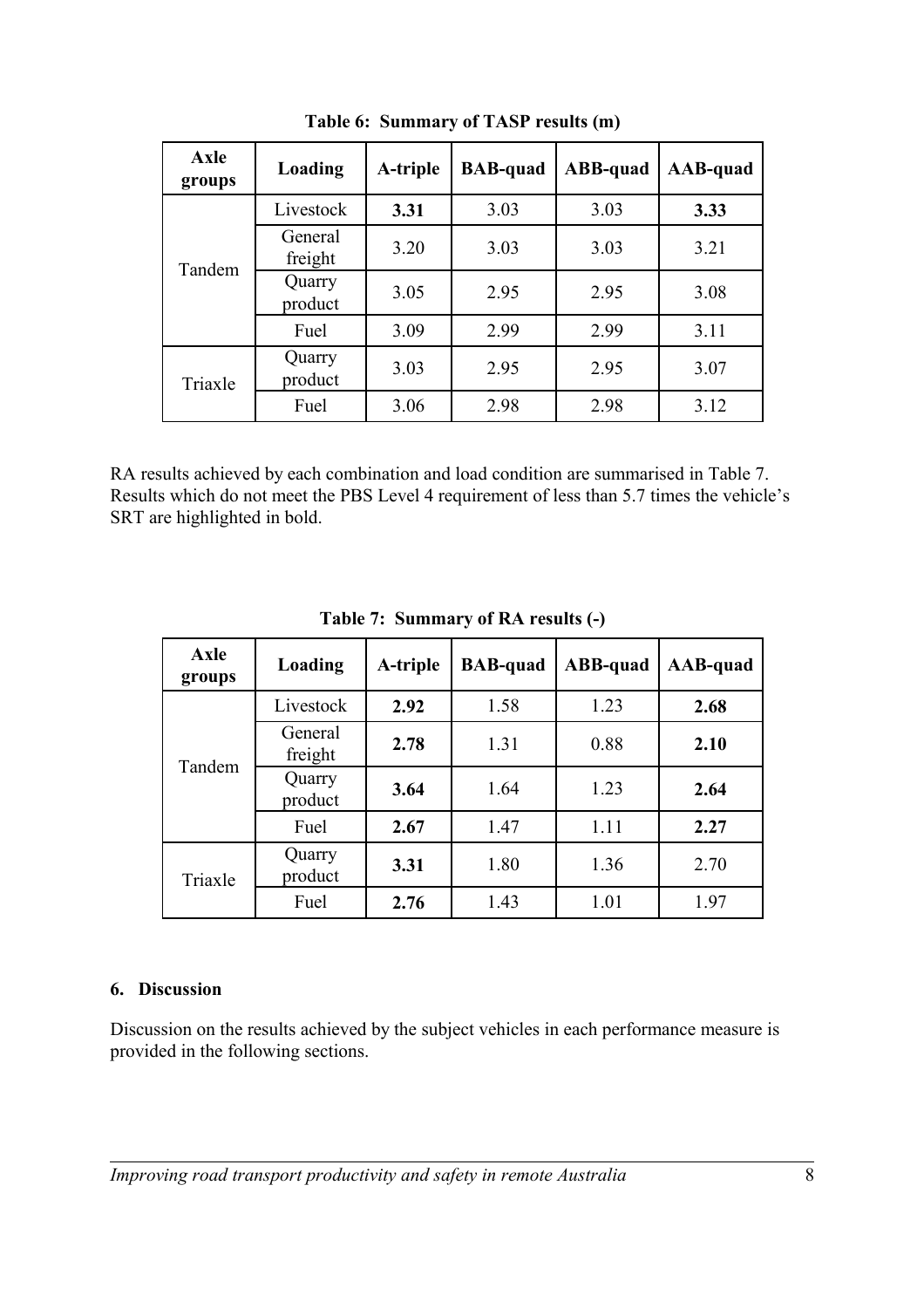#### **6.1 Engine and driveline performance results**

As expected, the engine and driveline performance results were principally influenced by changes in axle loading and GCM, which yielded the range of results achieved by each combination shown in [Table 4.](#page-6-1) The results showed only a small variation in performance between each configuration. As expected, performance in these measures was highest for the A-triple and BAB/ABB-quad vehicles, and lowest for the AAB-quad vehicles. Overall, vehicles achieved performance sufficient to satisfy the requirements of the applicable PBS Level in the startability, gradeability and acceleration capability performance measures, but not in speed on a 1% grade. Results in this area were in the order of  $48.4 \text{ km/h} - 59.5 \text{ km/h}$ compared with the standard of (at least) 60 km/h. This means that the typical design of these combinations does not allow them to comply with the PBS Level 4 requirements.

This indicates that for this measure, A-triple and BAB/ABB-quad combinations should be able to achieve a safe level of performance, however some control on the factors that influence performance in this measure (engine and driveline characteristics, GCM) may be required to ensure that vehicles do not fall short of the required performance level. AAB-quad vehicles, limited by their higher GCM, may not be able to achieve the required performance level. The modifications made to vehicles as part of the sensitivity analysis did not have any impact on these results.

#### **6.2 SRT performance results**

Interestingly, the SRT performance results showed very little variation between each of the different configurations, however performance varied significantly across commodity types. This indicates that under static conditions, the roll-coupling effect of fifth wheel connections between trailers has little effect on SRT performance, as the varying size and mass of the rollcoupled units across each of the four configurations demonstrated highly similar SRT results. Generally, the lowest level of performance was demonstrated by vehicles with livestock and general freight loading (which typically failed to meet the PBS performance requirement), followed by fuel product and then quarry product, both of which typically met the performance requirement. This trend was reasoned to be a direct result of the lower COG height of these commodity types, and indicates that careful controls on this may be required to avoid adverse performance.

Although not shown in [Table 5,](#page-6-0) vehicles fitted with triaxle groups generally performed slightly better than their tandem-axle equivalents, despite carrying heavier loads. For the selected suspensions, the air suspension generally yielded slightly lower SRT performance than mechanical suspension. The sensitivity study further highlighted the critical effects of COG height on SRT performance; the 10% COG height reduction substantially improved performance, and vice-versa for the 10% COG height increase. Changes in "S" dimensions and longer couplings overhangs had little overall effect on SRT performance.

#### **6.3 TASP performance results**

The TASP performance results showed considerable difference between each configuration and load condition. The lowest level of performance was demonstrated by the A-triple and AAB-quad vehicles loaded with livestock and general freight, the livestock vehicles failing to

*Improving road transport productivity and safety in remote Australia* 9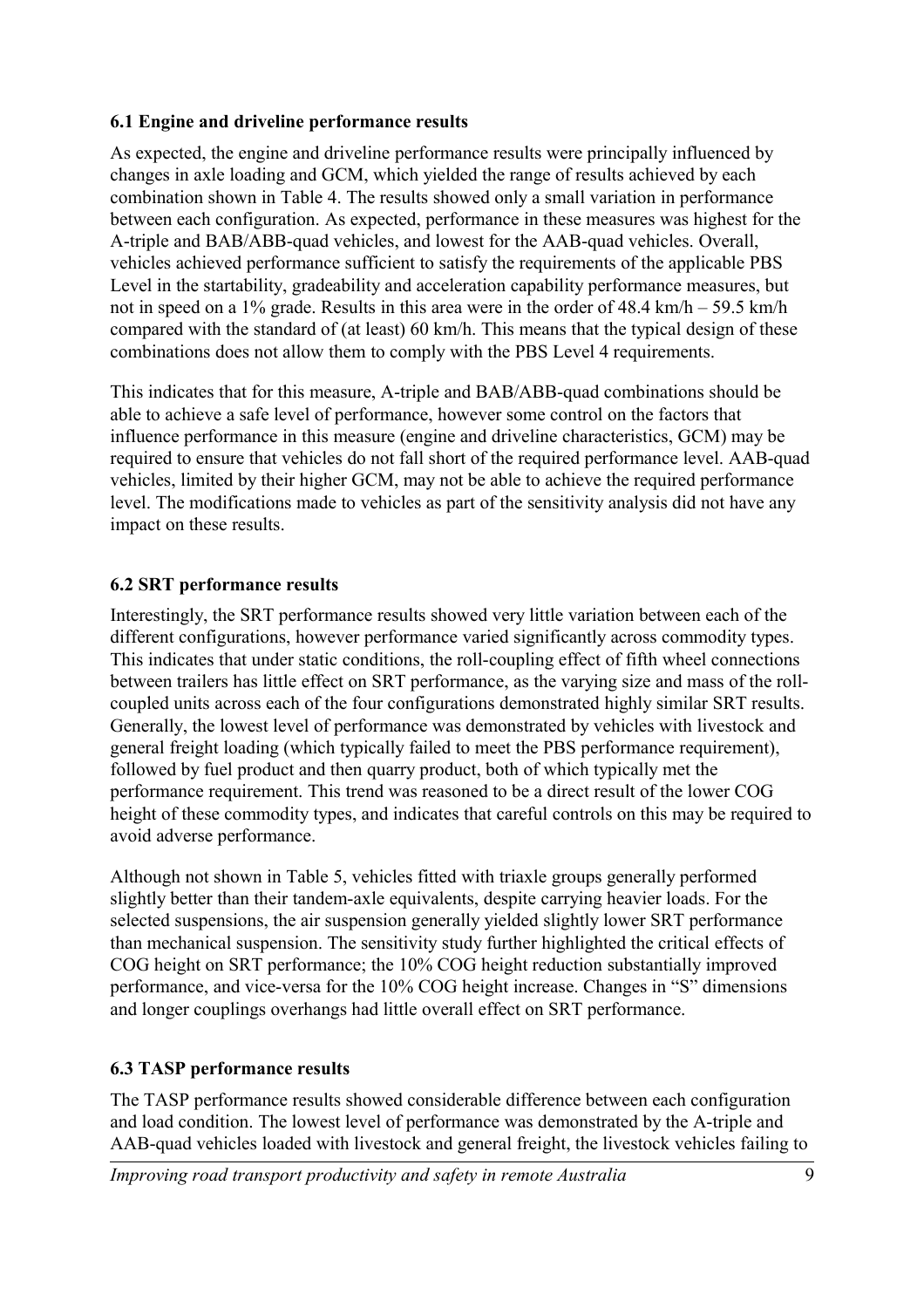meet the performance requirement. Performance was generally similar between A-triple and AAB-quad vehicles. The BAB/ABB-quad vehicles demonstrated a high level of performance which did not vary substantially across each of the load variations. These trends were reasoned to be due to differences in overall length, and the number and type of articulation points.

In this light, the AAB-quad is at an obvious disadvantage, being the longest, and having an extra articulation point (the AAB-quad has six, while each of the other vehicles have five). Of the remainder, the A-triple has two drawbar-type couplings, while the BAB/ABB-quads have only one each. Interestingly, although trailer order varied between BAB and ABB-quad combinations, the achieved performance result was identical.

Although not shown in [Table 6,](#page-7-0) vehicles fitted with triaxle groups generally performed slightly better than vehicles fitted with tandem axles, and vehicles fitted with air suspension performed slightly worse than those fitted with mechanical suspension, although the difference could be regarded as negligible. In all cases, the reduction of COG height substantially improved TASP performance, while the increase of COG height, coupling rear overhang, and reduction of 'S' dimension slightly degraded TASP performance.

# **6.4 RA performance results**

The conventional A-triples and some of the innovative combinations performed poorly in the PBS lane change (object avoidance) manoeuvre, and in many cases experienced rollover, which meant that comparative results for rearward amplification could not be determined. In order to further analyse vehicle performance the 'load transfer ratio' (LTR) performance measure was introduced. LTR is not presently part of the PBS rules, but remains a useful measure to describe heavy vehicle dynamic performance. During the object avoidance manoeuvre some of the vehicle's trailers experienced an LTR of greater than 1.0, meaning that the wheels on one side of certain trailers may not have been in contact with the road surface, which has the potential to reduce the accuracy of the RA result. Nevertheless, LTR greater than 1.0 is indicative of very poor dynamic performance, as rollover is usually imminent for that level of load transfer. As the intent of the project was to investigate differences in performance between configurations, the severity of the steering input was downgraded and the simulations re-run.

The modified simulations highlighted significant differences in the RA performance achieved by the combinations. The A-triples did not meet the requirements of RA, demonstrating the lowest level of performance. Similar, but slightly improved performance was demonstrated by the AAB-quad, which only met the RA requirements when fitted with triaxles. Both the BAB and the ABB-quad met the PBS RA requirements, and the performance of each was found to be far superior to the A-triple and the AAB-quad in all variations of load and axle number. The positive influence of the roll-coupled 'B-triple' unit situated at the rear of the ABB-quad was clearly illustrated as the RA performance of the ABB-quad was better than the performance of the BAB-quad.

In all cases, the reduction of COG height substantially improved RA performance, while the increase of COG height, coupling rear overhang, and reduction of 'S' dimension slightly degraded RA performance.

*Improving road transport productivity and safety in remote Australia* 10